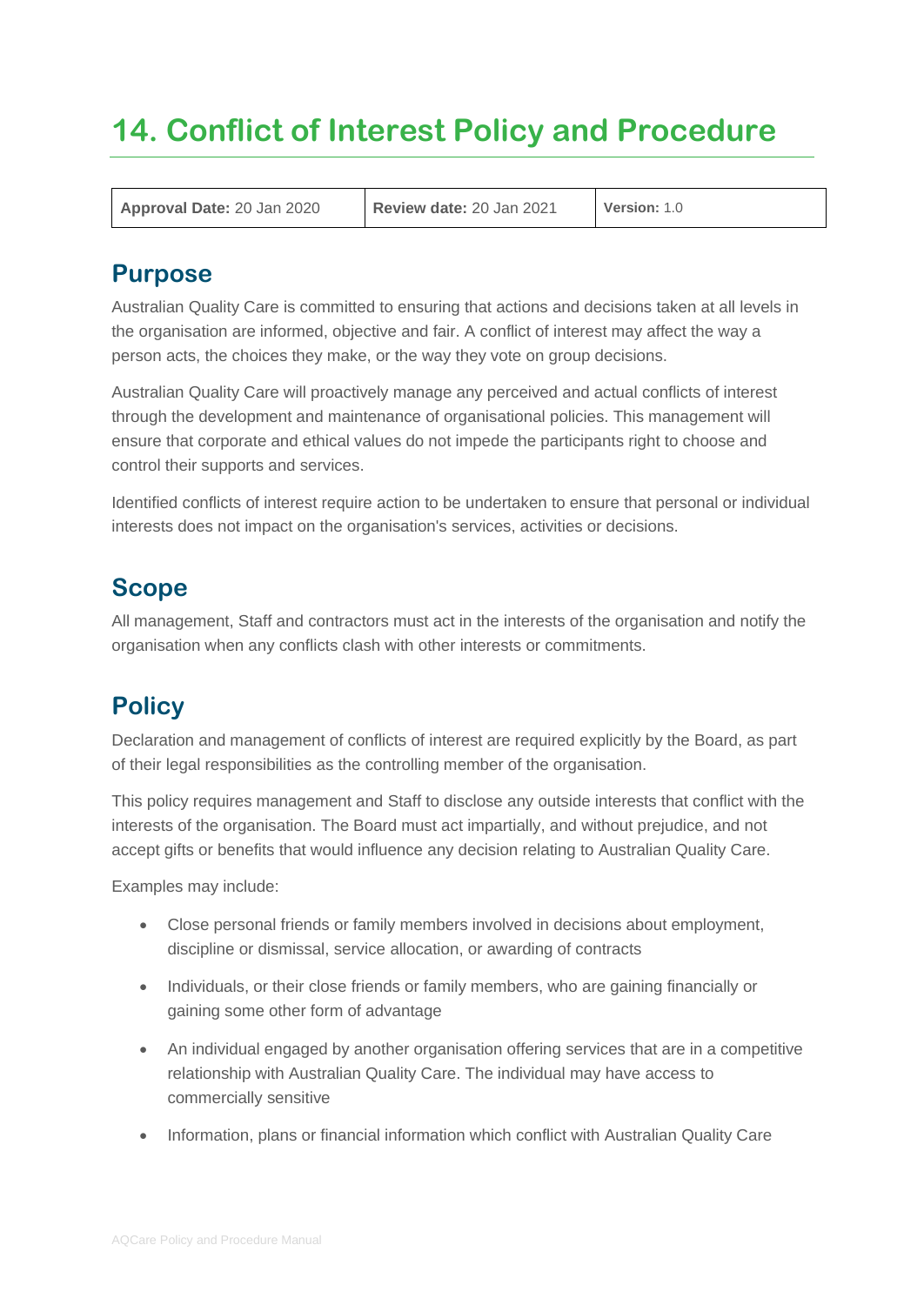• Prior agreements or allegiances that are binding an individual to other individuals or agencies, requiring them to act in the interests of another party or to take a position on an issue that will conflict with Australian Quality Care.

# **Procedure**

#### **Registration of known conflicts of interest**

A Conflict of Interest Register will be maintained, and management and Staff will be asked to declare:

- Potential or actual conflicts of interest that exist when a person joins the organisation
- Conflicts of interest that arise during their involvement with the organisation, which will be recorded in the register maintained by management and be reported to the Board or their delegate regularly.

All potential and actual conflicts will be recorded in the register to provide sight of the identified and declared conflicts.

All management and Staff are required to declare any potential or actual conflicts of interest that become evident during their involvement with the organisation. Management must disclose potential conflicts prior to the commencement of any meeting.

#### **Management of conflicts of interest**

Where a conflict of interest is declared or identified by a Staff:

- The Staff's immediate supervisor and the Board will assess the conflict
- If a conflict of interest exists, or there is a perception that a conflict exists, the Staff may be asked to:
	- Contribute to the discussion but abstain from voting or taking part in a decision on the matter
	- Observe but not take part in the discussion or decision-making
	- $\circ$  Leave the meeting during the discussion and before a decision has been made.

#### **Staff involvement in external activities**

Australian Quality Care encourages and supports the Staff to become involved in community activities and volunteer work in their personal lives. However, it is possible that Staff may undertake volunteer or professional roles outside the organisation that may give rise to a conflict of interest, or a perception of conflict, e.g. Staff undertaking consultancy work for member organisations or government agencies.

As a result, Australian Quality Care expects that all Staff declare their involvement in external work-related activities to allow for discussion and management of the potential conflicts of